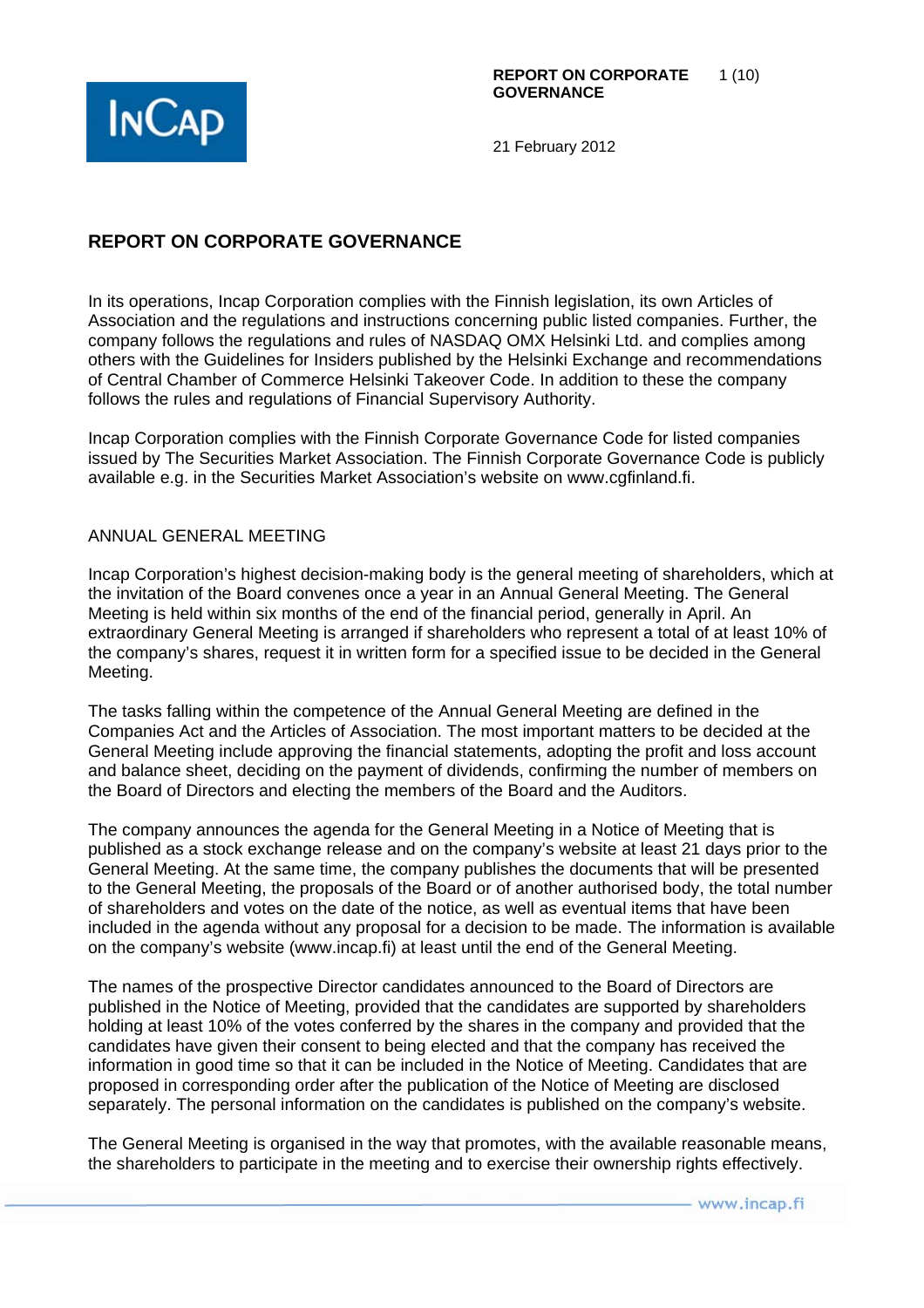

Present at the General Meeting are the President and CEO, the Chairman of the Board of Directors and, if possible, all the members of the Board of Directors. Persons proposed to the Board for the first time participate in the General Meeting that decides on their election, unless there are well-founded reasons for the absence. Also the Auditor is present at the Annual General Meeting.

The minutes of the General Meeting with results of the voting as well as the appendices to the minutes relating to the decisions of the General Meeting shall be published on the company's website within two weeks after the General Meeting.

Incap Corporation's Articles of Association do not contain redemption clauses and the company is not aware of shareholder agreements or agreements restricting the transfer of the company's shares.

> *In 2011, the Annual General Meeting was held on 13 April in Helsinki. A total of 15 shareholders participated, representing a total of 41 per cent of the company's shares and voting rights.*

# BOARD OF DIRECTORS

The administration of Incap Corporation and the due arrangement of its operations are attended to by the Board of Directors. The Annual General Meeting determines the number of members on the Board of Directors and elects the Directors. Under the Articles of Association, the Board of Directors shall have from four to seven ordinary members. The term of office for members of the Board of Directors is one year and it commences from the date of the Annual General Meeting at which they are elected and ends at the close of the next Annual General Meeting. Directors can be re-elected.

The Annual General Meeting elects the members of the Board. When the number of Directors and the composition of the Board are decided, the needs of the company's operations and the present development stage of the company shall be taken into consideration with the target to ensure an efficient management of the Board's tasks. Persons to be elected to the Board shall have the qualifications required by the duties and the possibility to devote a sufficient amount of time to the work. Both genders are represented on the Board.

When electing Board members, it is taken into consideration that the majority of the Directors must be independent of the company. In addition, at least two of the Directors representing this majority must be independent of significant shareholders in the company. The Board is evaluating the independence of the members and informs who are independent of the company and who are independent of significant shareholders. For the evaluation of a member's qualifications and independence, a member shall give to the Board adequate information and inform also on the eventual changes in the information.

New members of the Board of Directors are introduced to the company's affairs. The President and CEO is responsible for ensuring that Directors are provided at all times with sufficient information on the company's operations.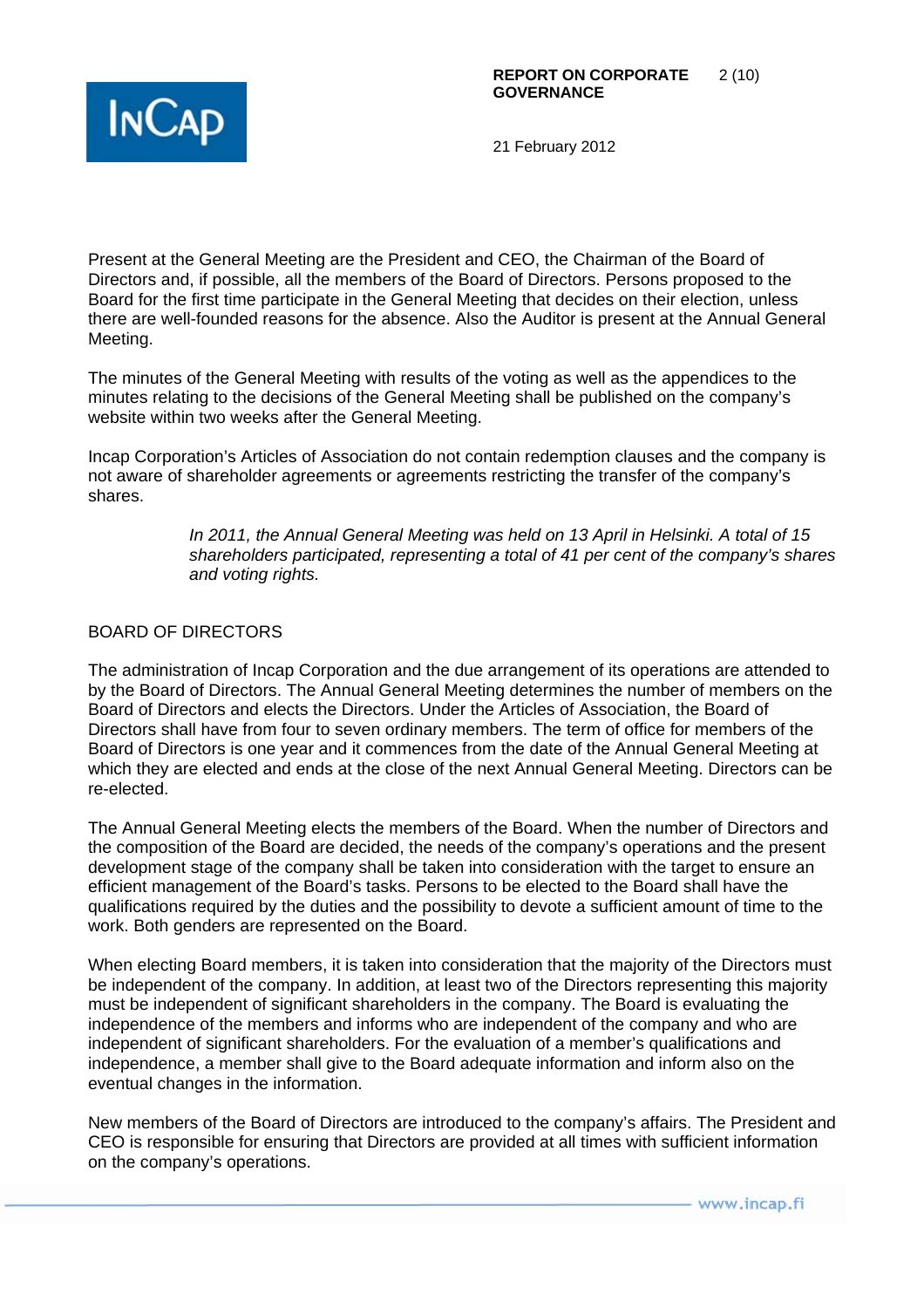

Incap Corporation's Board of Directors steers and supervises the company's operational management. The most important tasks of the Board of Directors are to:

- decide on the Group's strategic objectives
- decide on the Group structure and organisation
- review and approve interim reports, the consolidated financial statements and the Report of the Board of Directors
- approve the Group's operating plan, budget and investment plan
- decide on mergers and acquisitions, divestments and other corporate restructuring
- decide on individual investments of strategic and financial importance and contingent liabilities according to the approval guidelines of the company
- approve the Group's financing agreements and contractual risks that are above average
- approve the Group's risk management and reporting procedures
- approve the Group's financing policy
- approve the framework of the Management Team's terms of employment and pay
- decide on the Group's performance bonus system
- appoint the President and CEO and decide on his or her compensation
- ensure that the company's management system is functional.

The Board of Directors ensures that the company has specified guidelines for internal control and that the company is monitoring the proper functioning of the control. Further, the Board of Directors ensures that the company has specified the values and ethical principles that the company shall comply with in its operations.

The Board of Directors has drawn up written rules of procedure for its work, describing the major tasks, operating principles and decision-making procedures of the Board of Directors. The Board of Directors meets as required and it has a quorum when more than half of the members are present. The decisions are made by the statutory majority and in case the votes are even, the Chairman of the Board has the decisive vote. The Board will elect the Chairman among its members.

The Board of Directors draws up an action plan and annual calendar for the period between General Meetings. The plan includes among others the meeting schedule and the regular topics of the agenda. The number of the meetings during financial year as well as the average attendance of Directors at the meetings is recorded in the Report of the Board of Directors.

The Board conducts an annual evaluation of its performance and working methods using an internal self-assessment method that is described in the Board's rules of procedure. In addition to this the Board analyses in the beginning of their operational period, how the action plan for the previous year has succeeded and what kind of expectations the company's interest groups have in relation to operations of the Board.

The biographical details and holdings of the Directors and information on the remuneration paid to Directors and their other financial benefits for the financial year are published in the Annual Report and on the company's website.

The Incap Group does not have a Supervisory Board and the Board of Directors has not appointed committees.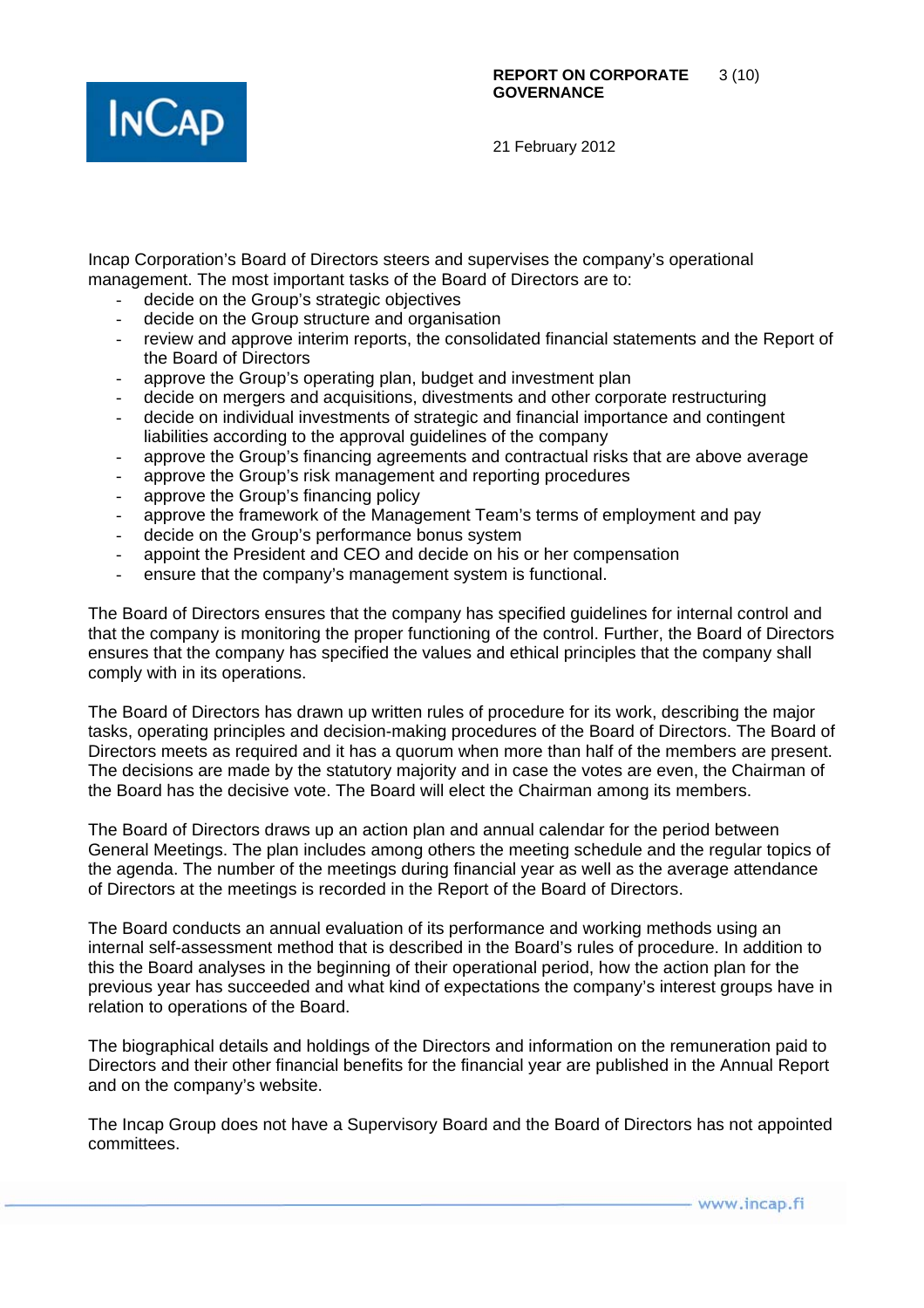

The Board of Directors shall take care of the duties of an audit committee in accordance with the written rules of procedure for its work. In this role, the Board of Directors among others

- monitors the efficiency of internal controlling, internal auditing and risk management
- monitors and controls the reporting process of financial statements and other financial information
- monitors the statutory audit of the financial statements
- evaluates the independence of the Auditor
- prepares the proposal for the election of the Auditor to the Annual General Meeting.

*The Annual General Meeting in 2011 resolved to elect five members to the Board of Directors. Raimo Helasmäki, Kari Häyrinen, Kalevi Laurila, Susanna Miekk-oja and Lassi Noponen were re-elected to seats on the Board of Directors. At its organisation meeting, the Board of Directors elected from amongst its number Kalevi Laurila as Chairman and Susanna Miekk-oja as Vice Chairman of the Board.* 

*Kalevi Laurila B.Sc. (Eng.), Executive MBA, born 1947 Non-executive director* 

*Susanna Miekk-oja M.Sc., born 1950 A non-executive director, who is independent of the company and its major shareholders* 

*Raimo Helasmäki M.Sc. (Eng.), born 1963 A non-executive director, who is independent of the company and its major shareholders* 

*Kari Häyrinen M. Sc. (Eng.), MBA, born 1959 A non-executive director, who is independent of the company and its major shareholders* 

*Lassi Noponen LL.M., MBA, born 1963 A non-executive director, who is independent of the company and its major shareholders* 

*As the Secretary of the Board acted Senior Lawyer Jari Pirinen until 13 April 2011, and after that Senior Lawyer Anu Kaskinen.* 

*The Board of Directors convened 20 times in 2011 and the average attendance was 84 per cent.* 

*The 2011 Annual General Meeting confirmed that the annual remuneration paid to the Chairman of the Board of Directors shall be EUR 48,000, the annual remuneration paid to the Vice-Chairman of the Board of Directors shall be 36,000 and*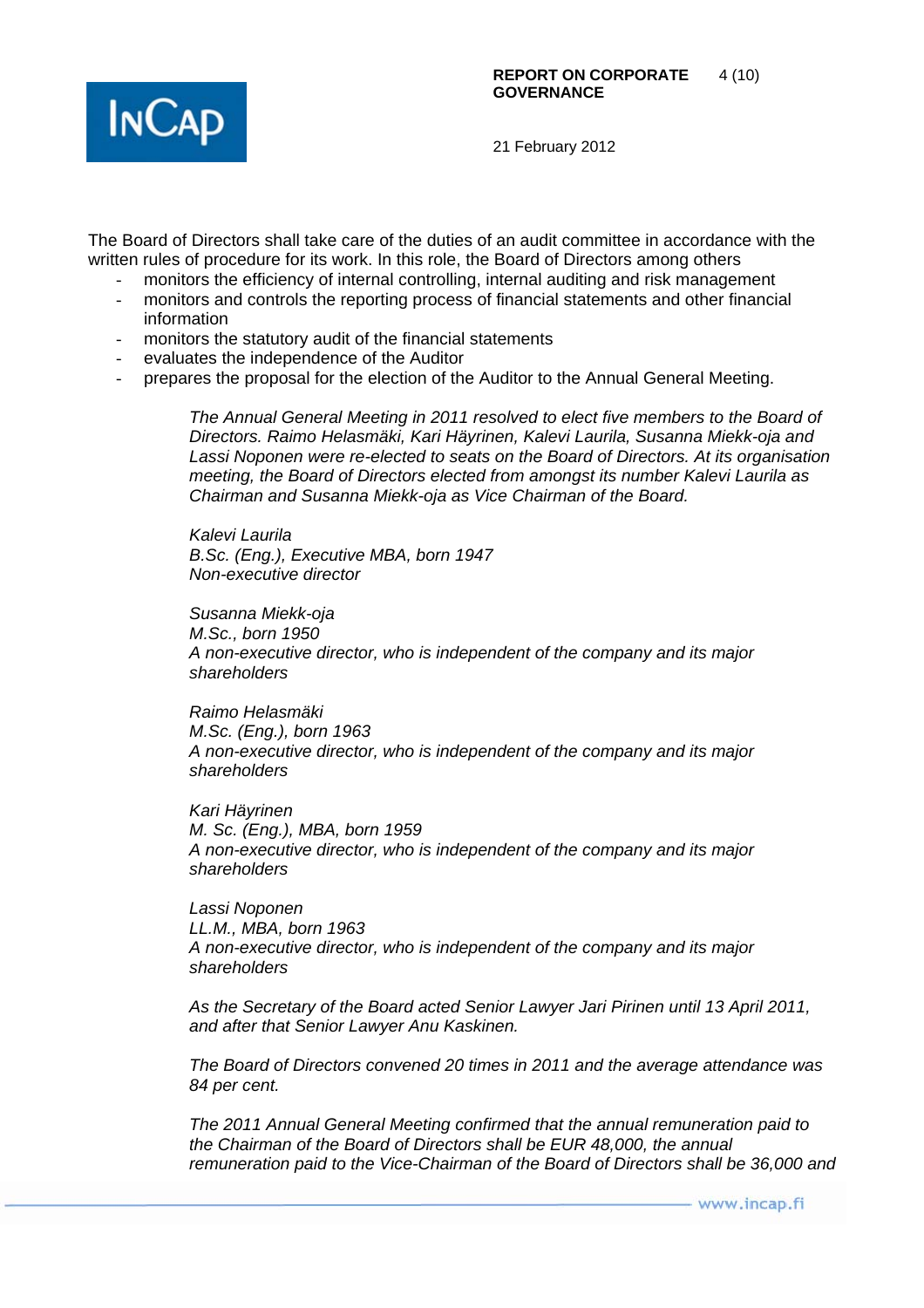

*the annual remuneration paid to Directors shall be EUR 24,000. A fee of EUR 200 is paid for each meeting. No fees will be paid for telephone conferences. The salaries and remuneration paid to Directors in 2011 totalled EUR 156,000. No consultation fee was paid to the Board members. None of the Directors is part of the share-based compensation system.* 

## PRESIDENT AND CEO

The company's line operations are managed by the President and CEO, who carries out his or her duties in accordance with the Companies Act, other applicable laws and instructions and regulations laid down by the Board. The President and CEO informs the Board of Directors of the development of the company's business operations and financial situation as well as oversees the legality of the company's operations and accounting and the reliable organisation of treasury management.

The President and CEO is elected by the Board of Directors, which decides on the President and CEO's salary and other benefits. The terms and conditions of the President and CEO's employment are specified in writing in his or her written employment contract that is approved by the Board of Directors. The Chairman of the Board of Directors is the President and CEO's supervisor. The President and CEO participates in Board meetings as a presenting officer, but is not a Board member.

The biographical details and the holdings of the President and CEO are disclosed in the Annual Report and on the company's website in the same extent than the respective information of Board members. In addition, the company publishes the President and CEO's salary and other financial benefits included in his or her contract, shares and stock options received as remuneration, retirement age and the criteria for determining his or her pension, period of notice and the terms and conditions of salary for the period of notice and eventual other compensation payable on the basis of termination.

> *Sami Mykkänen, B.Sc. (Eng.), born in 1973, served as the President and CEO of the Incap Group in 2010. The salary and remuneration paid to him for 2011 amounted to a total of EUR 258,365. At the close of the financial year 2011, Sami Mykkänen held 208,000 Incap shares and 100,000 stock options 2009A and 100,000 stock options 2009B. The retirement age of the President and CEO is determined in accordance with the Employees' Pensions Act. The chief executive's period of notice is six months, and if his executive contract is terminated by the company, he will be paid the salary during the period of notice.*

## OTHER MANAGEMENT

The Incap Group's Management Team assists the President and CEO in the management of line operations and participates in the preparation of matters that are to be dealt with by the Board of Directors. In addition to the President and CEO, the Management Team includes the executives in charge of the company's different functions. The members of the Management Team are appointed by the President and CEO, who also decides on the terms and conditions of the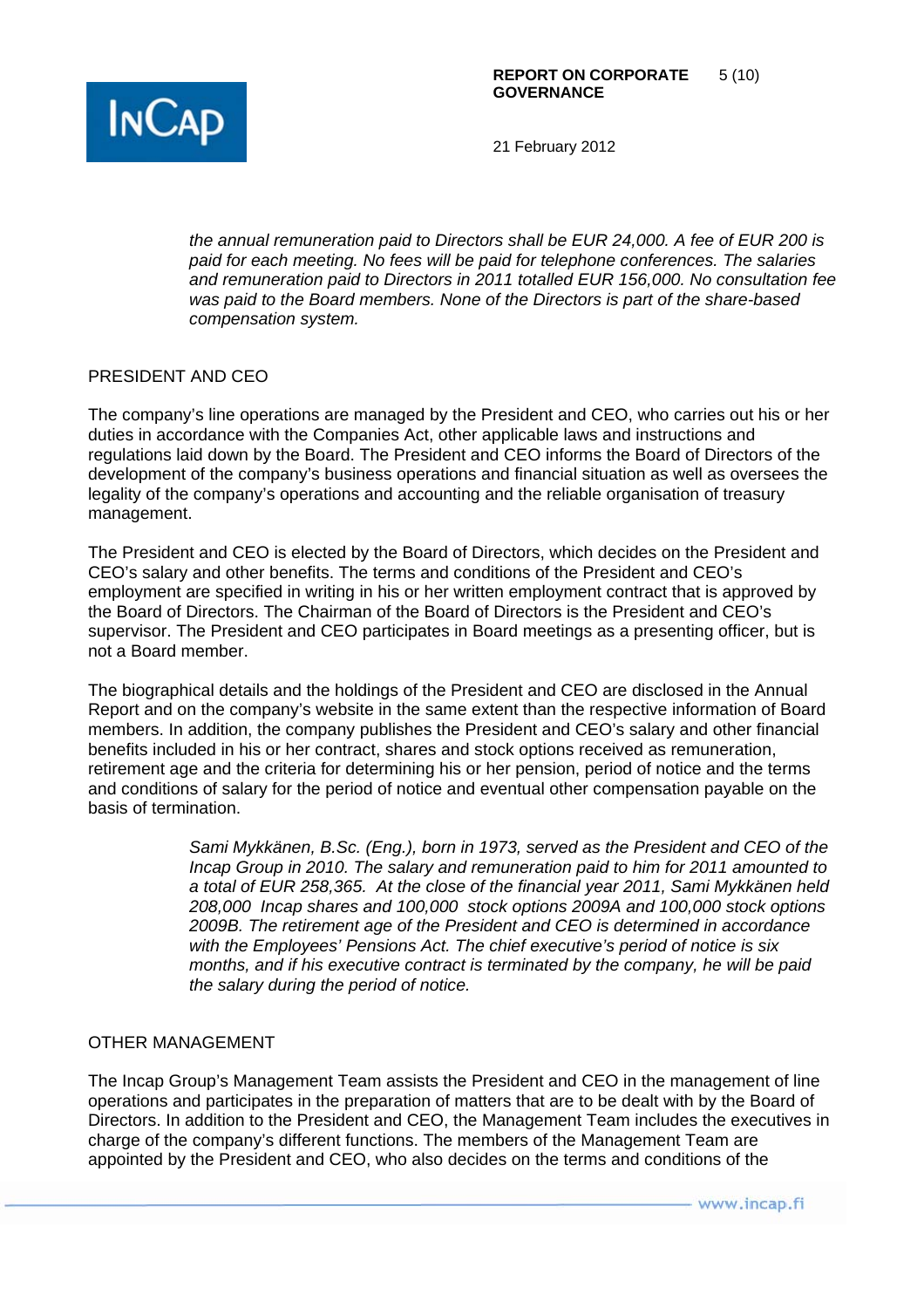

employment and salaries of the Management Team's members following the one-over-one principle. The Management Team meets regularly under the direction of the President and CEO, following the general guidelines of the Board of Directors.

The composition of the Management Team with the members' biographical details and areas of responsibility as well as the members' holdings are disclosed in the Annual Report and on the company's website.

> *In 2011, salaries and other short-term employee benefits paid to the Management Team members amounted to EUR 795,813.*

## SALARY AND INCENTIVES

Information on the remuneration and other financial benefits of the Board of Directors as well as the total number of shares and stock options held by the President and CEO and the Management Team are published in the Annual Report and on the company's website.

The main criteria concerning the compensation system covering the President and CEO and other executives are decided upon by the Board of Directors and they are disclosed in the Annual Report and on the company's website.

> *At the close of the financial year 2011 the Board members and entities under their control, the President and CEO and the Management Team own a total of 3,402,760 shares and 341,000 stock options.*

> *Of the salary and remuneration paid to the President and CEO and the Management Team during the financial year 2011, 95% fell for the fixed salary.*

*In the share-based reward system launched in 2009, there were 100,000 stock options A and 100,000 stock options B distributed to the President and CEO, and 141,000 stock options to the members of the Management Team.* 

#### RISK MANAGEMENT

The objective of Incap Corporation's risk management is to observe and analyse factors that have a negative impact on the achievement of the company's goals in the long and short run, and take measures to minimise and postpone or eliminate the risks. Risk management is part of the company's control system. The principles of the company's risk management are specified in writing. The supervision of business risks is part of the normal tasks of the management team and the Board of Directors.

Essential features in risk management include coverage of control and actions, systematic approach, essentiality, continuity, competence, traceability and documentation.

Significant short-term risks and uncertainties relating to business operations are described in interim reports and financial statement releases. Moreover, the Board evaluates the most important risks and uncertainties in the Report of the Board of Directors.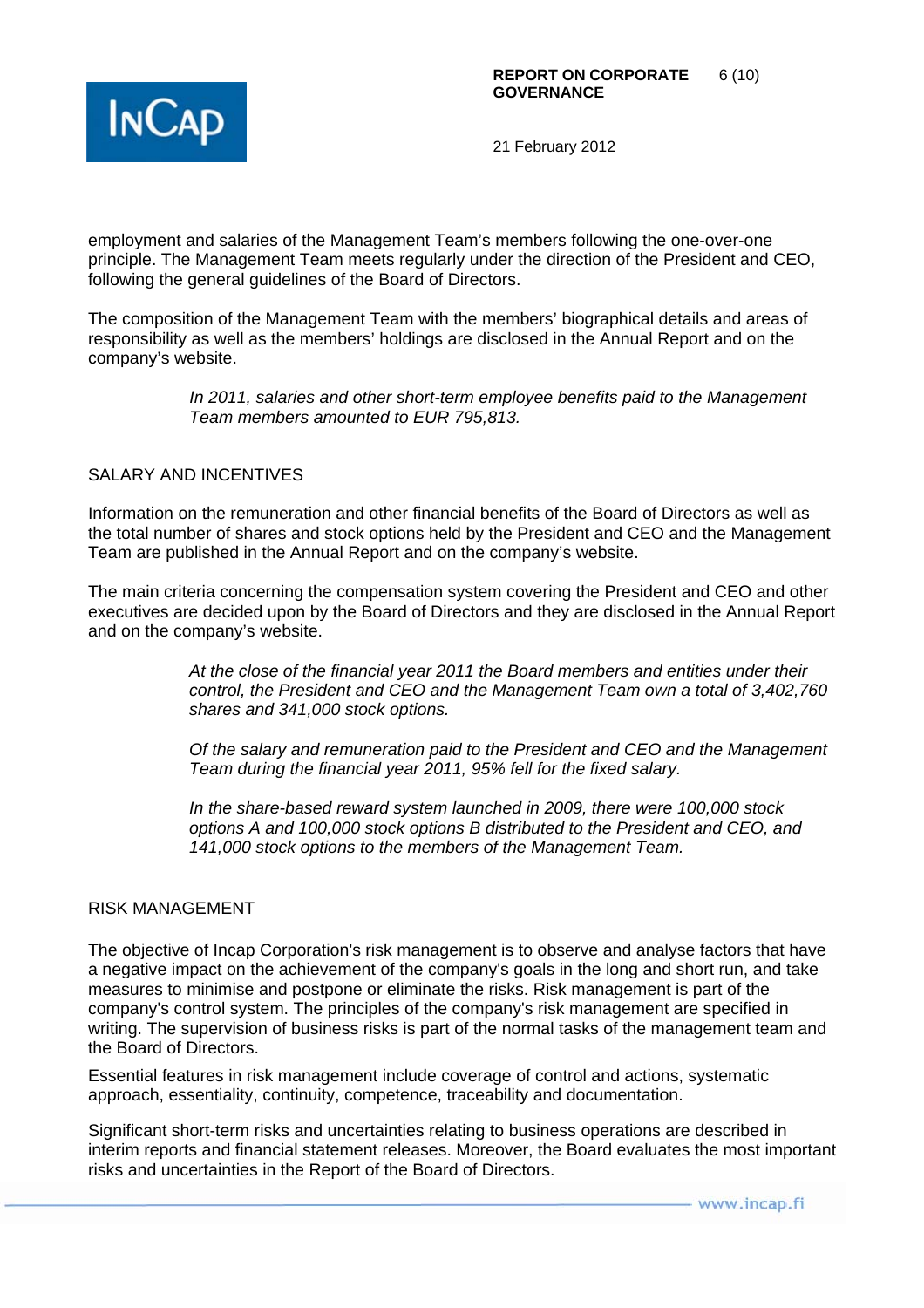

## INTERNAL CONTROL AND AUDIT

The Board of Directors at Incap Corporation is responsible for determining operating principles for internal control, as well as for monitoring internal control. Internal control is executed at different levels at Incap by the Board of Directors, management and personnel.

The objective of internal control is to assure the management that the following items are under control:

- Operations are effective, functional and in line with the strategy.
- Financial reporting and information given to the management are reliable, complete and upto-date.
- Financial reports issued by the company give substantial and correct information on the company's financial position.
- The company operates according to specified internal operating instructions.
- The Group follows laws and regulations, as applicable.

The President and CEO, and the directors of business units and Group operations are responsible for arranging adequate control actions, as well as training related to the observance of orders in their units. Moreover, they make certain that bookkeeping and administration in their own areas of responsibility comply with the laws, Group's operating principles and the instructions and orders given by the Board of Directors at Incap Corporation.

Incap's internal control consists of operations by the Board and the management team, as well as of different financial and accounting operations. There are defined control actions for every level of organisation. Their purpose is to ensure that all applicable laws, regulations, internal operating instructions and ethical principles are observed. Control actions refer to the operating instructions and procedures that are used to ensure that the management's orders are obeyed. These actions include, for instance, approvals, authorisations, inspections, balancing, performance monitoring, protection of property and division of tasks.

Individual operations are monitored continuously with separate evaluations, such as internal audits and audits of the accounts, supplier audits made by customers, as well as external and internal quality audits.

The internal control of financial reporting is performed by the Group's financial department located in Finland. The Group's financial and controller functions monitor that the financial reporting processes and control instructions are observed. Moreover, the financial and control functions monitor the correctness of external and internal financial reporting.

Besides the Group's external and internal reporting, the financial department is responsible for financing, hedging against currency risks and transfer pricing.

Financial reporting aims to produce up-to-date and relevant information for decision-making. The company's reporting is based on IFRS standards. The interpretation and application of accounting standards is centralised in the Group's finance and administration function. The standards were used as the basis when creating Group-wide recognition principles, as well as reporting and accounting standards. The controlling function, which is part of the financial department, provides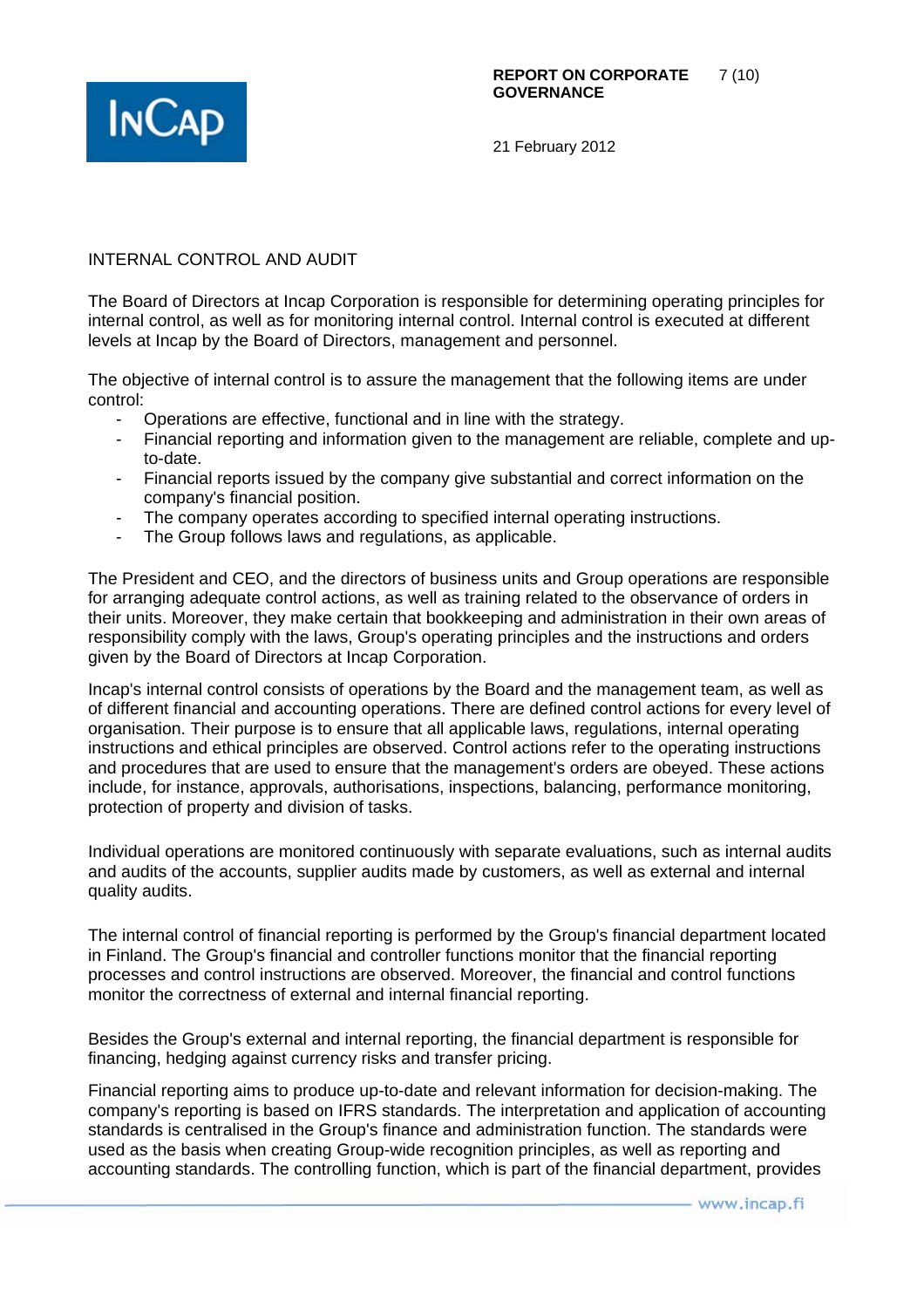

the whole organisation with instructions on the general principles for monthly reporting. In addition, it is responsible for special reporting instructions related to budgeting and forecasting. The Group's financial department distributes internal instructions on the processes and practices related to financial reporting. The finance and administration function also provides other organisations with focused training related to practices and changes in financial reporting.

Another task of the Group's financial department is to take care of accounting and reporting for the Finnish parent company. External accounting and reporting of the Estonian subsidiary are managed by the local financial department, but internal accounting is managed by the Group's financial department. Internal and external accounting tasks at the Indian subsidiary are managed by the local financial department. The subsidiaries report actual figures on a monthly basis to the Group's reporting system. Consolidated financial statements are compiled with a tool chosen for consolidation and reporting. The Group's financial department draws up actual reports and forecasts that are part of the Board of Directors' documents used at monthly meetings.

The Group has no specific organisation for internal auditing due to the scope of its business. The company has arranged internal auditing so that the audit service is acquired from an external, independent, professional and adequately resourced auditing service provider selected by the Group's Board of Directors. The service provider usually is an authorised public accounting firm. The action plan for internal auditing is taken into account in the annual plan for auditing the accounts. The internal auditing function reports directly to the Board of Directors and top management. The Board of Directors is responsible for the appropriateness and independency of internal auditing. The CFO acts as the coordinator for internal auditing.

Internal auditing follows the operating instructions and plan accepted by the Board of Directors at Incap Group. The audit is planned using an annual action plan with definitions for audit objects and auditing resources.

Internal auditing monitors the operations of all units and functions at Incap Group. The audit is primarily focused on activities that are essential to the reliability of the company's operations.

The company's internal auditing function reviews and evaluates Incap Group's internal control systems, the legality and appropriateness of risk management activities, the efficient and economical use of resources, as well as the reliability of the information used in management tasks and decision-making.

> Internal audit by an external auditing service provider was carried out during spring *2011 in India according to the plan for internal auditing.*

## INSIDERS

The Incap Group's Guidelines for Insiders comply with the NASDAQ OMX Helsinki's Guidelines for Insiders, which came into effect on 9 October 2009, and they have been posted on the company's website. The Guidelines for Insiders have been distributed to all insiders and the compliance with the Guidelines is supervised by, for example, reviewing the information on insiders and their trading once a year.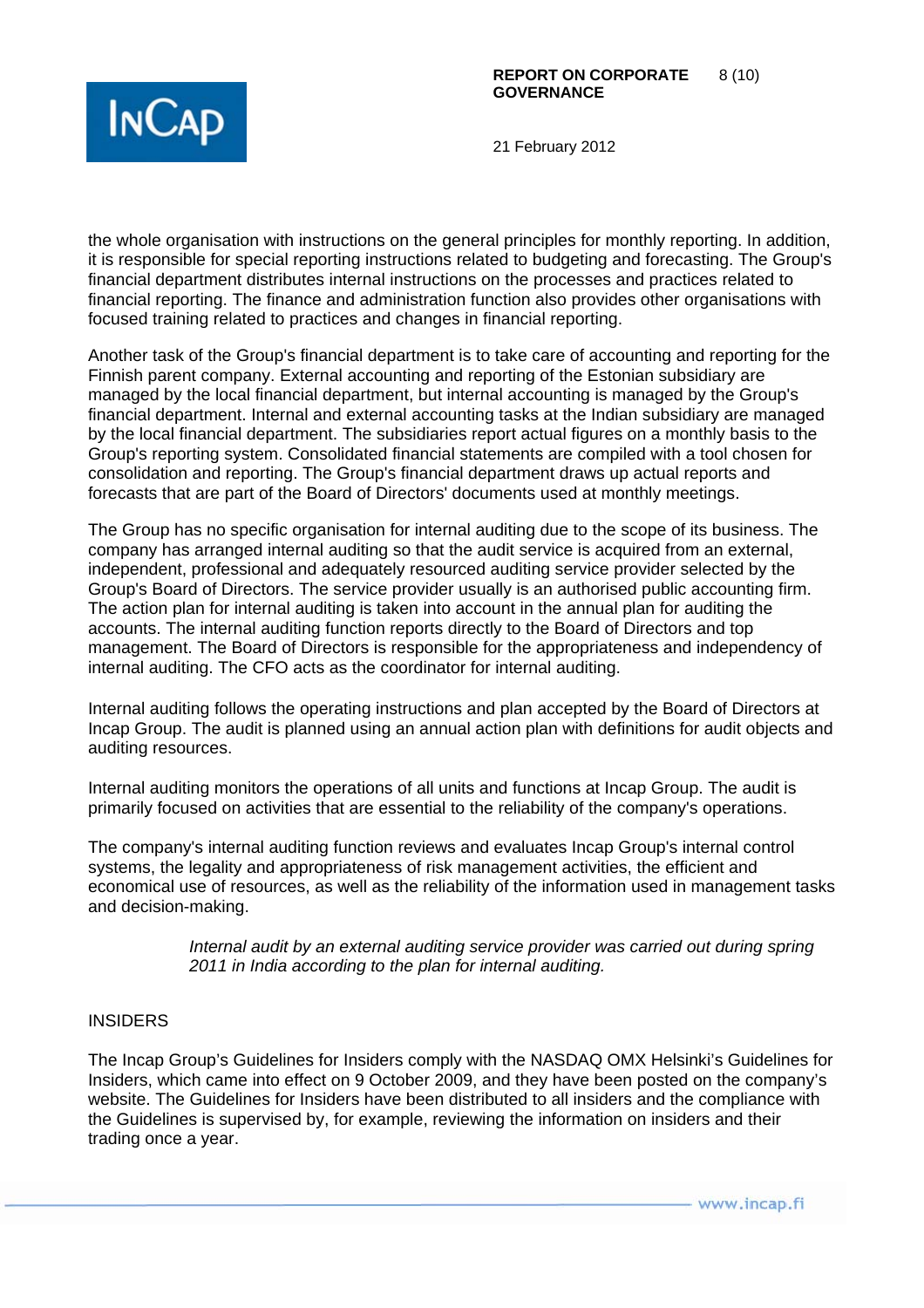

According to the company's Guidelines for Insiders, permanent insiders may not trade in the company's shares or equivalent securities in the 14-day period before the publication of an interim report or the financial statement bulletin. The appropriate time for such trading is within 28 days from the publication of an interim report and financial statement bulletin, nevertheless with the provision that a person who is a permanent insider does not have in his or her possession at that time any other insider information. The members of the Board of Directors and the Management Team as well as the secretary to the Board of Directors must always ascertain the appropriateness of their own trading by checking with the person in charge of insider issues prior to ordering the purchase or sale of shares. Persons who are temporary insiders must not engage in trading in the company's shares during the time when they are insiders participating in a particular project.

The Group's permanent insiders are recorded in a register kept by Euroclear Finland Ltd. The register is divided into a public and non-public register. The public register includes the members of the Board of Directors, the Auditor and the deputy Auditor, the President and CEO and the Management Team. The non-public register includes Incap employees who have regular access to insider information in the course of their duties and whom the President and CEO has specified as insiders. A register of project-specific insiders is kept by Corporate Administration.

#### AUDIT

The primary purpose of the audit is to confirm that the financial statements give a true and fair view of the company's result of operations and financial position. In addition, the Auditor inspects the legality of the company's administration.

The Auditor is elected each year at the Annual General Meeting for a term that ends at the conclusion of the next Annual General Meeting. The proposal for Auditor made by the Board of Directors or by the shareholders having at least 10% of the companies votes will be published in the Notice of Meeting provided that the candidate has given his or her consent to the election and that the company has received the information in good time so that it can be included in the Notice of Meeting. If the candidate for an Auditor is not known to the Board at that time, a proposal made in a similar manner will be announced separately.

The fees paid to the Auditor, as well as the fees paid for non-audit services, if any, are reported in the Annual Report and on the company's website.

> *The 2011 Annual General Meeting re-elected as the company's Auditor the independent firm of accountants Ernst & Young Oy. The Auditor was paid in 2011 a total of EUR 17,170 in audit fees, EUR 1,515 for tax advice and EUR 10,045 for other services.*

## COMMUNICATIONS

In connection with its financial statements and report of the Board of Directors, Incap will release a separate report on the corporate governance and steering principles for the financial year. Information on the issues addressed in the Corporate Governance Code is provided on the company's website (www.incap.fi), which is available in Finnish and English.